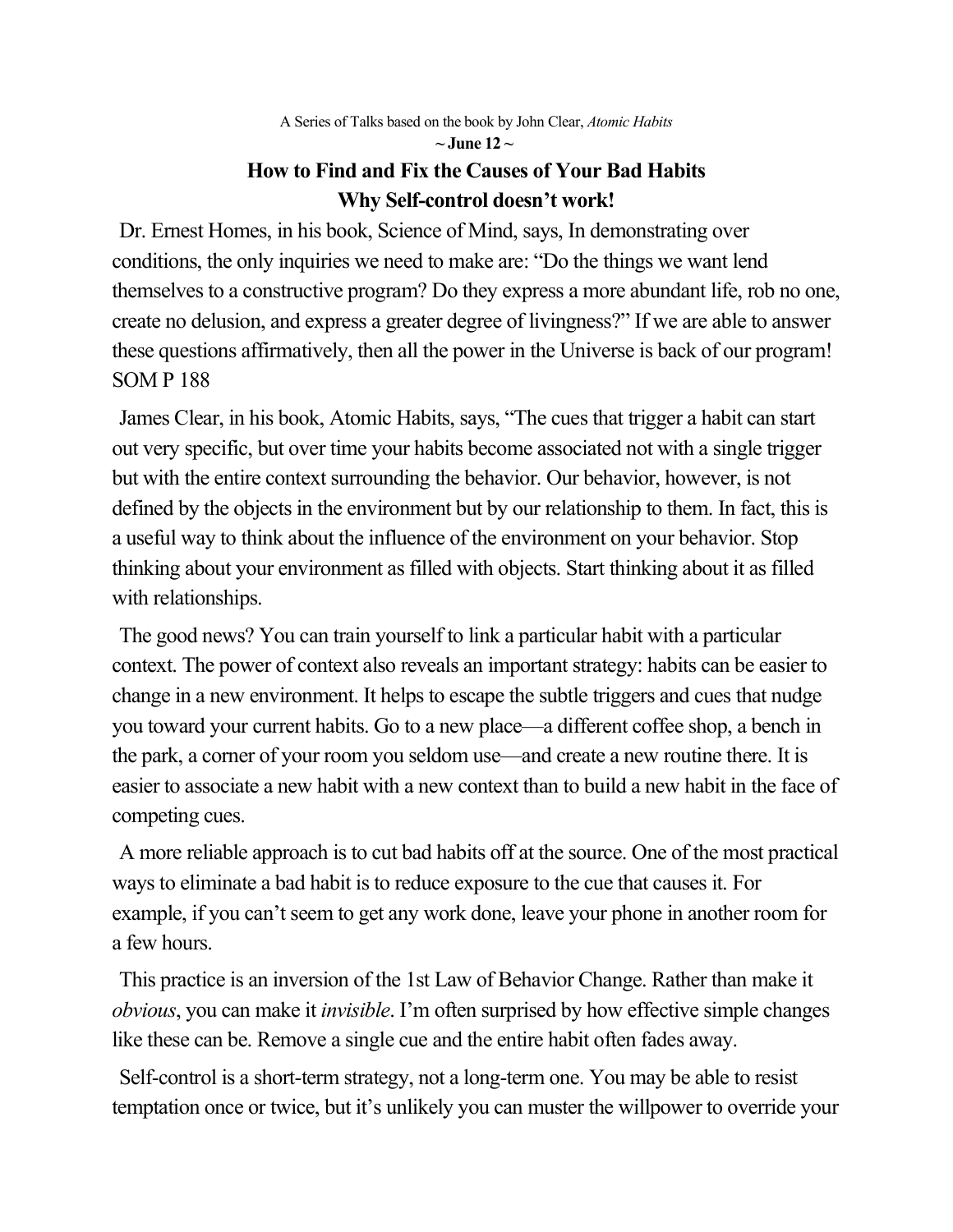desires every time. Instead of summoning a new dose of willpower whenever you want to do the right thing, your energy would be better spent optimizing your environment. This is the secret to self-control. Make the cues of your good habits obvious and the cues of your bad habits invisible.

#### Dr. Jim will read the Prayer

#### Read this prayer, **written by Dr. Jim Turrell** twice a day.

The Perfection of God's presence forever animates and illumines the on-going creation of God's goodness. I am unified with the goodness of life's blessings and speak my word for a life that is cued up and ready to live. Right now, I declare the old cues that limit my good INVISIBLE and the new cues OBVIOUS! Every part of my being responds with acceptance and joy. The new cues fulfill my craving for a life that is creative, prosperous and filled with love. The old habits are neutralized and the powerful inspiration that flows from my Divine Intuition now comes from the infinite nature of God Itself. Thank you God, for the blessings and the knowledge that effortlessly informs my intentions, behavior and motivation. Released and operational my new life fills me with trust, confidence and optimism. Blessed from every direction my life is a pleasure to live. AND SO IT IS!

# **Sunday Program**

# Welcome: Bob Estrada, RScP

# SOLO

## Featured Musician Kris Shelton Piano: Ron Levy, Bass: David Weeks-Wynne, Guitar: Brian Pothier, Drums: Phil Carillo Back up Vocals: Erica Turrell

# Affirmative Prayer & Affirmation

Eve Chauvel, RScP

# Affirmation

Our behavior is not defined by the objects in the environment but by our relationship to them. In fact, this is a useful way to think about the influence of the environment on your behavior. Stop thinking about your environment as filled with objects. Start thinking about it as filled with relationships.

― James Clear

SOLO Featured Musician READING Erica Turrell